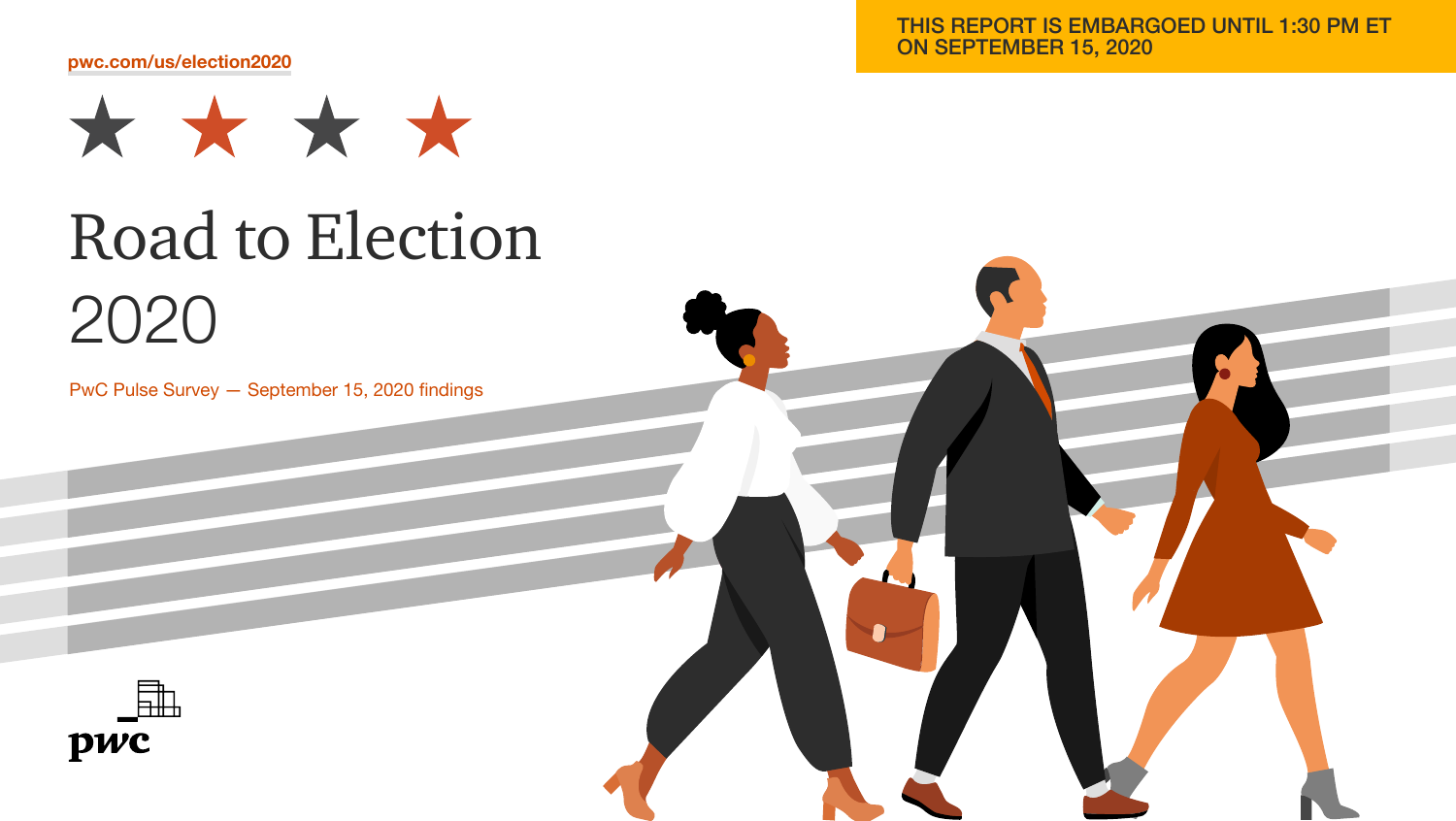

## US economy needs more stimulus even as business leaders see improved revenue prospects

US business leaders signal clear support for more federal COVID-19-related stimulus. Executives uniformly see the need for a federal pandemic response to bolster an emerging "two-tier" US economic recovery. Until the US has its COVID-19 outbreaks under control, the pace of jobs growth remains touchand-go. While 20% of respondents say their own business needs no further fiscal policy support, just 3% agree that the US economy does not need another round of stimulus.

Nearly all business leaders surveyed (95%) say some type of fiscal policy action is needed to support businesses and/or consumers. Moreover, 54% "strongly agree" a federal strategy for pandemic response is critical to improve consumer confidence, which continues to trend downward.

[These findings](https://www.pwc.com/us/en/library/pulse-survey.html) come even as a quarter of companies see prospects improving for their own business in 2021 as a result of actions taken throughout the year to return to growth in the new stay-at-home economy. One in four respondents (28%) expect an increase in company revenue over the next 12 months, while 56% expect decreases. PwC surveyed a total of 578 US corporate leaders, including CFOs, COOs, CHROs, and tax and risk leaders from August 28 to September 3.

Executives across the C-suite also expect corporate taxes will eventually rise to help pay for pandemic spending and that trade restrictions will increase regardless of the outcome of the US election in November. Any change in US tax policy direction is being closely watched.

## 20%

say their own business needs no further fiscal policy support

## 95%

say some type of fiscal policy action is needed

# 54%

strongly agree a federal strategy for pandemic response is critical

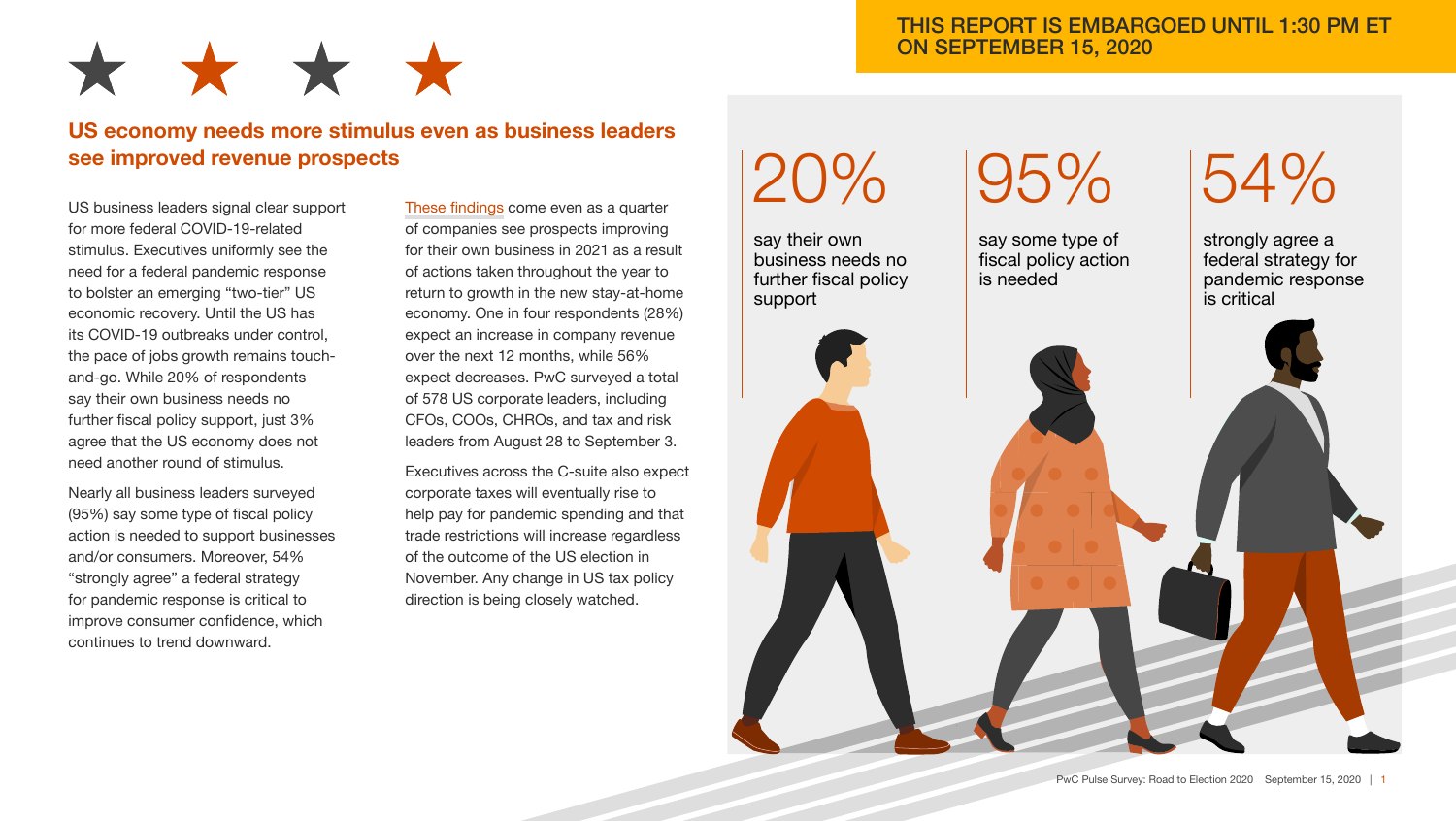

#### Why it matters

We expect prospects for reaching an agreement on a new round of stimulus relief of at least \$1 trillion (Phase 4) to become more difficult by the day as the general election nears. While there is common ground on some provisions, including relief for small businesses and unemployment benefits, negotiations are faltering over the scope and overall cost of the legislation.

Absent policy action, business leaders in consumer-facing industries could experience significant headwinds. Consumer confidence remains fragile despite the upturn in economic growth. Overall, 46% of [CFOs remain concerned](https://www.pwc.com/us/en/library/cfo.html) about the financial impact of the pandemic.

Companies have a big leadership role to play if stimulus talks continue to stall. The focus will shift to how corporate efforts are supporting recovery by protecting public health and employment.

Policy-related complexities are spiraling. Responses show expectations that the November election will settle some, but not all, of the questions over future direction of policies that are important to business leaders.

#### Support for pandemic stimulus

#### The US economy needs COVID-19-related policy support

My company needs COVID-19-related policy support



#### Q: What COVID-19-related policy support does the US economy most need in order to help recover from the economic effects of the pandemic? Your own business?

\*Not shown: respondents who are 'not sure;' totals may not add up to 100% due to rounding Source: PwC Pulse Survey September 3, 2020: base of 578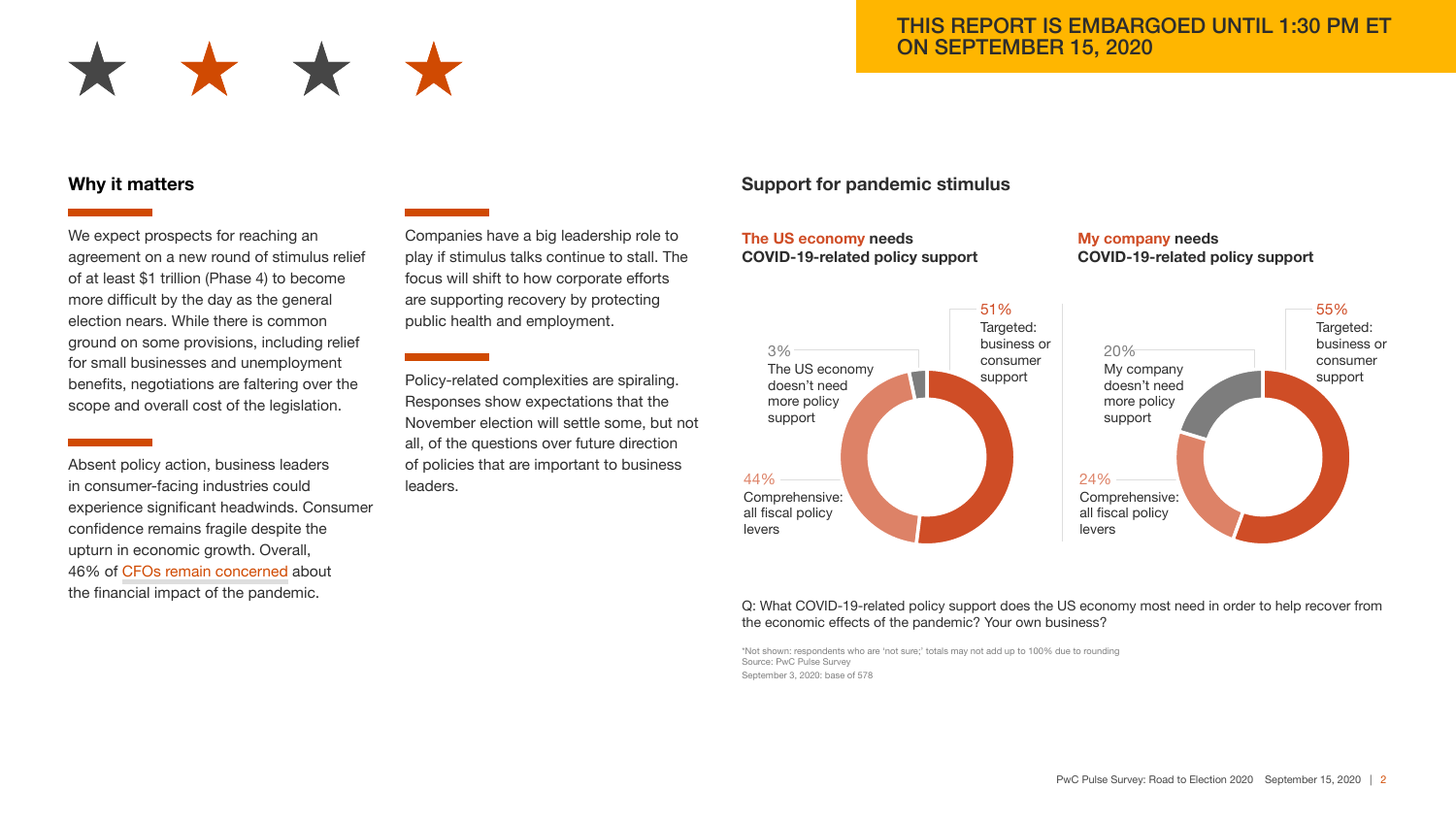

## A third are sure of higher corporate taxes no matter who wins

Most respondents expect business tax rates to rise in order to pay for COVID-19 relief (70%), with 35% in "strong agreement." Their views likely reflect concerns that eventually there will be a price to pay for the increase in federal spending, tax deferrals and other forms of relief.

The Congressional Budget Office in September forecast that a budget deficit for this year may be as high as [\\$3.3 trillion](https://www.cbo.gov/publication/56517), representing about 16% of US GDP and more than triple the shortfall in 2019. A new round of relief would add to the US debt burden.

#### Keep in mind

Business tax rates are a prominent election topic, but policy may fluctuate less dramatically. A faltering recovery may generate support for more deficit-financed stimulus as a policy response over raising tax rates during a downturn or even in the early stages of recovery.

President Trump and former Vice President Biden have set out [widely different](https://www.pwc.com/us/en/services/tax/library/potential-effects-of-biden-business-tax-proposals.html)  [approaches](https://www.pwc.com/us/en/services/tax/library/potential-effects-of-biden-business-tax-proposals.html) to tax. If Biden is elected, chances for a significant tax overhaul will hinge on whether Democrats take control of the Senate while also retaining control of the House. A continuation of divided government is likely to create challenges for either candidate to see their campaign tax proposals enacted.

The headline corporate tax rate is just one part of the picture and needs to be considered with respect to major tax and policy provisions at play. Given the complexities, tax executives in multinational companies are identifying the top issues for their businesses now. They're working to [model outcomes](https://www.pwc.com/us/en/services/tax/library/model-for-business-policy.html) and scenarios for the impact of tax policy changes across jurisdictions, stressing tax as a crucial business issue facing company leadership, audit committees and boards given the impact of higher taxes on cash flows and investment decisions.

#### Outlook: Tax rates will rise in order to pay for COVID-19 relief, regardless of the outcome of the US election (Respondents who 'strongly agree')



Source: PwC Pulse Survey

September 3, 2020: base of 576; Energy, utilities and mining (30); Technology, media and communications (90); Financial services (159); Health industries (55); Industrial products (157); Consumer markets (73).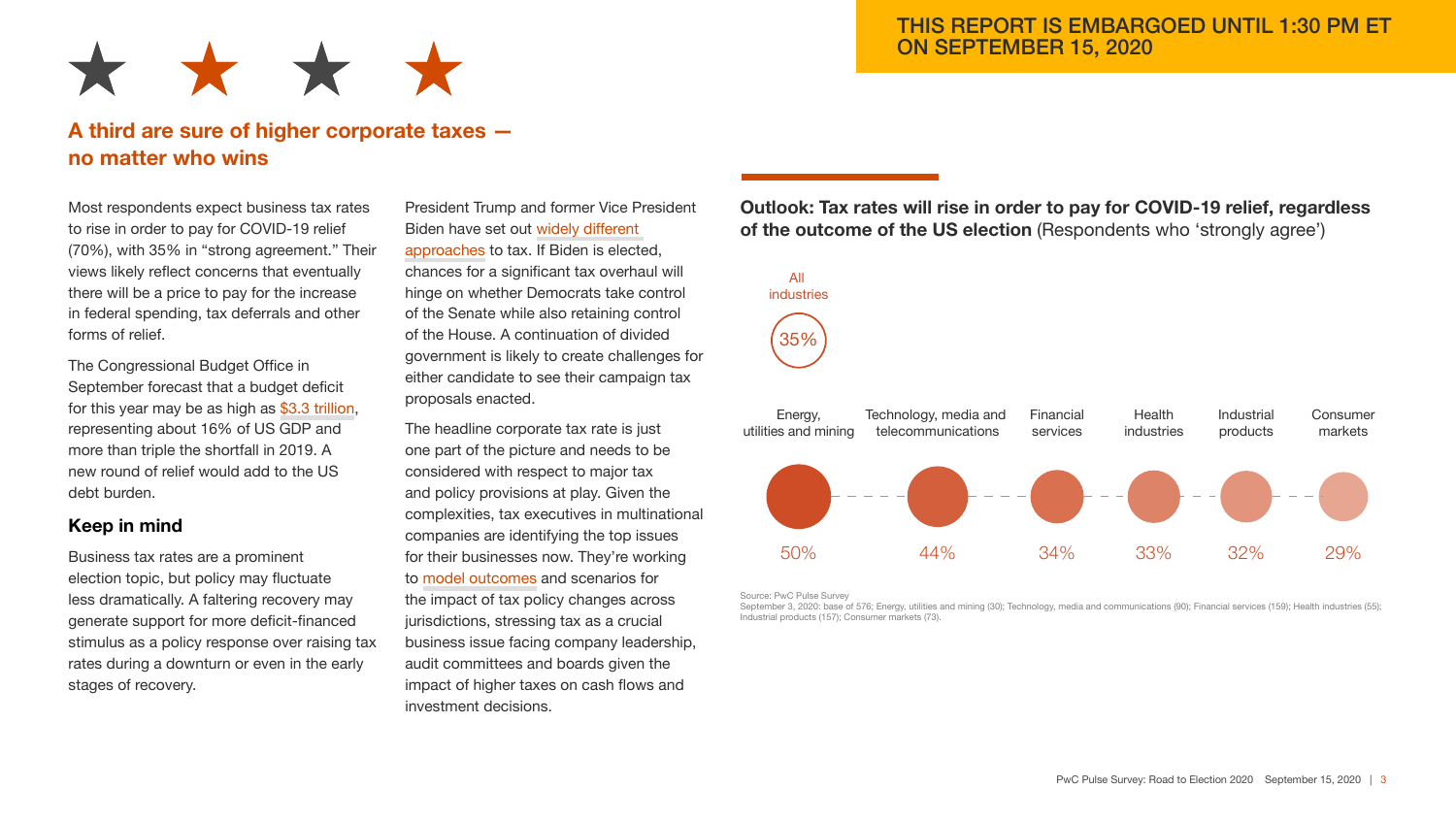

## Expect a more challenging environment for trade

Executives recognize US trade relations are in the midst of a transformation that will last beyond November. On the one hand, the pandemic has accelerated the desire to unwind reliance on long and highly outsourced supply chains. On the other, decoupling from global trade partners is difficult to do.

President Trump's Phase I trade agreement with China to increase purchases of US products is unfulfilled and Phase II is now delayed. As a result, progress is unlikely in the medium term on key issues: biopharma technology transfer, cyber infringement, civil nuclear technology, cloud service and data localization.

Findings show executives support aspects of the "madehere" policy momentum. For example, 46% "strongly agree" that the federal government should boost domestic production of essential goods to help the US economy. When asked specifically about US-China trade, 28% "strongly agree" that trade restrictions will increase, regardless of the outcome of the election.

#### What to watch

President Trump's trade policies contrast sharply with former Vice President Biden's. Yet consensus is building in Washington to ensure the US has access to supplies, which may materialize in bipartisan interest to increase incentives for reshoring over the longer term. Policy levers could include domestic investment tax incentives, tariffs or mandates for products to meet certain thresholds to be considered made in the US.

[US producers are responding,](https://www.pwc.com/us/en/library/fit-for-growth/supply-chain-resiliency.html) yet most manufacturers seem to be merely forging plans. Relocation decisions are costly and can take years to deliver on today's assumptions. Manufacturers continue to make use of a mix that includes improved workflow automations and analytics and more structured options to quickly divert around issues of supply availability or demand.

Looking ahead, investment tax credits or other types of incentives for setting up local R&D or operations could encourage more onshoring. Producers are looking to shorten the lead time with lower freight and lower inventory float, as well as closing the wage gap with other locations.

The federal government should implement a strategy to boost domestic production of essential goods to help the US economy (Respondents who 'strongly agree')



Source: PwC Pulse Survey September 3, 2020: base of 575, Risk management leaders base of 77, COO base of 89, CFO base of 271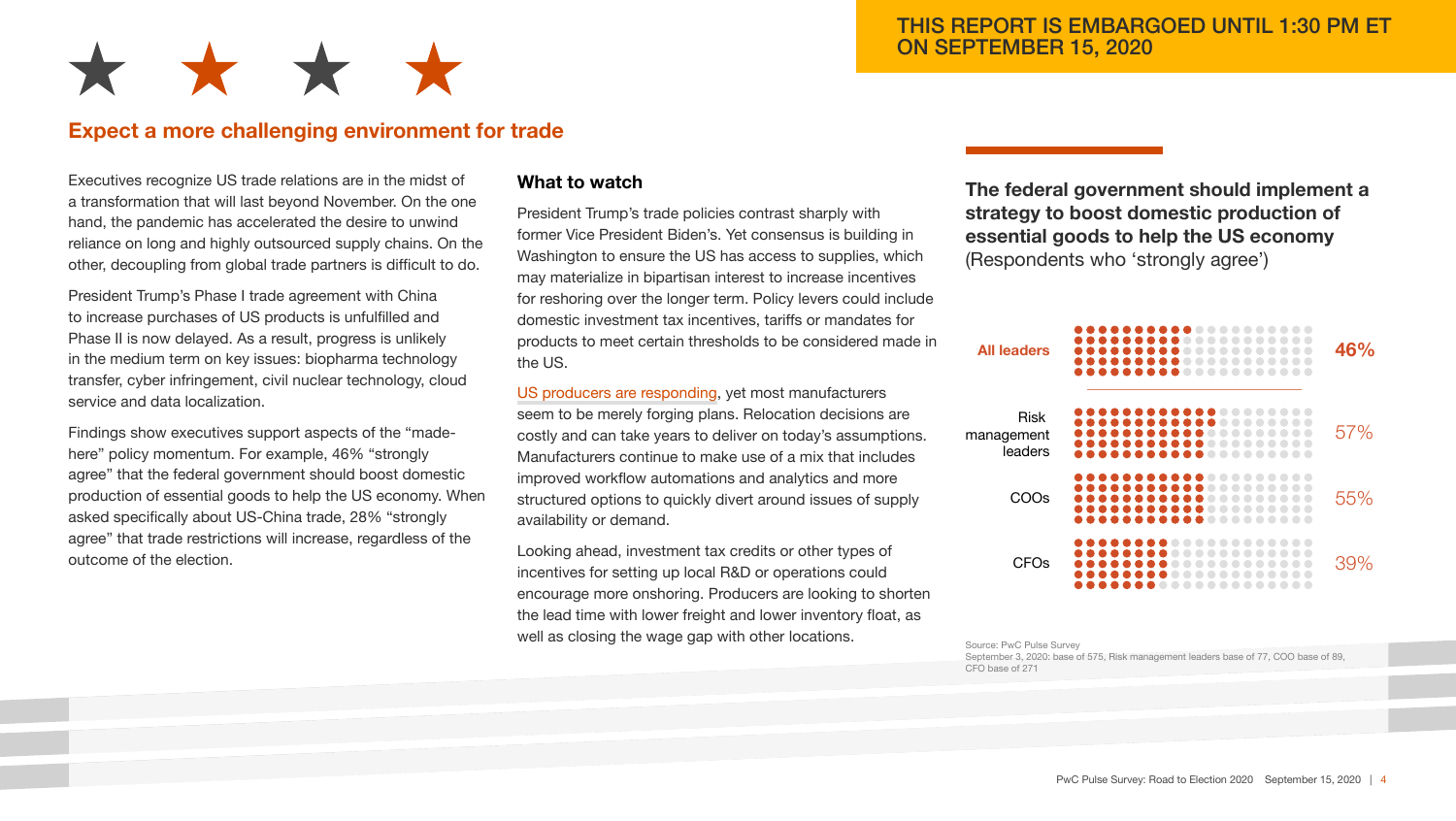

### Actions you can take now

Overall, findings suggest many companies are adopting a "wait-and-see" approach before addressing investment that may be linked to substantive US policy change. At the same time, executives don't intend to let up on investments that are crucial to competitiveness in 2021.

They are forging ahead with what they can control despite government gridlock and uncertainty about future stimulus support. For example, close to half of executives say investments in [digital transformations](https://www.pwc.com/us/en/library/digital-iq/digital-right-now.html) will increase irrespective of the election outcome. Businesses are focused on meeting the new needs of customers and operating remotely in a world where speed and agility matter.

Instead, work to factor in responsiveness to policy shifts. This is a time to think across the range of possible policy outcomes in order to move quickly when the policy directions become clearer. If there is a Biden administration, more executives say they are likely to increase efforts around tax planning in anticipation of changes to the US corporate tax rate and other tax policies (57%). If there is a second Trump term, more executives say they are likely to increase investments in supply chains (45%).

Here's how some companies develop an actionable point of view on the implications of policy and elections shifts.

Ask explicitly how scenario plans consider policy signals as well as economic indicators in their demand scenarios. These can form the basis of decision-making around steps to take to adapt.

As new scenarios arise, don't discount them solely based on a change in the administration or who takes or maintains control of the Senate and House. Compare and evaluate, not only what you think is going to happen in the US, but the international tax and regulatory environment.

In this environment, businesses face brand and reputational issues as well as policy uncertainties. For example, three-quarters of tax leaders expect an increase in demand for global tax transparency in the next few years. Companies will need strong controls in place for tax planning and compliance, and they'll also need to focus on data transparency and how to evolve strategies to support goals that are [responsive to all stakeholders.](https://www.pwc.com/us/en/cfodirect/publications/point-of-view/covid-19-companies-response-measures-to-stakeholders.html)

Develop a perspective on the implications for your competitors. Businesses will respond differently to policy shifts.

Is your company more likely to increase investment in any of the following areas with a second term of the current administration? A new administration?

| Current administration                 |     | New administration |
|----------------------------------------|-----|--------------------|
| Digital<br>transformation              | 49% | 44%                |
| Capital investments                    | 45% | 39%                |
| Risk management                        | 45% | 42%                |
| Supply chain                           | 45% | 37%                |
| Workforce planning                     | 44% | $\overline{43\%}$  |
| Tax scenario planning                  | 43% | 57%                |
| Domestic expansion                     | 42% | 37%                |
| M&A, divestiture or<br>other deal type | 37% | 33%                |
| International expansion                | 35% | 38%                |

Source: PwC Pulse Survey September 3, 2020; base of 578